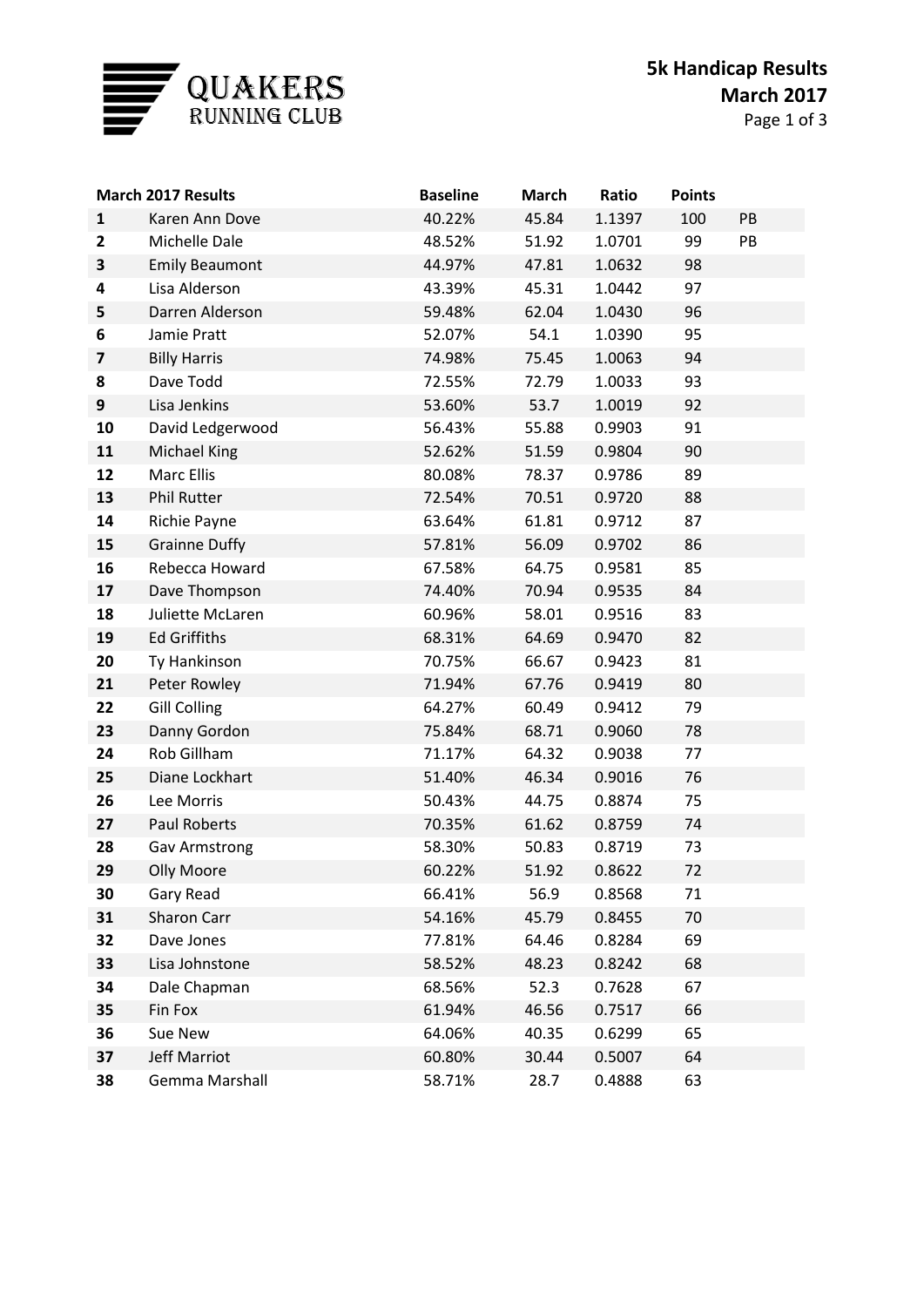

|                         | <b>Mar 2017 Cumulative Scores</b> | Jan | Feb | <b>March</b> | <b>Total</b> |
|-------------------------|-----------------------------------|-----|-----|--------------|--------------|
| 1                       | <b>Emily Beaumont</b>             | 97  | 100 | 98           | 295          |
| $\overline{\mathbf{2}}$ | <b>Billy Harris</b>               | 83  | 95  | 94           | 272          |
| 3                       | <b>Phil Rutter</b>                | 90  | 93  | 88           | 271          |
| 4                       | <b>Grainne Duffy</b>              | 77  | 87  | 86           | 250          |
| 5                       | Ty Hankinson                      | 85  | 80  | 81           | 246          |
| 6                       | <b>Ed Griffiths</b>               | 81  | 79  | 82           | 242          |
| 7                       | Danny Gordon                      | 76  | 83  | 78           | 237          |
| 8                       | Olly Moore                        | 79  | 85  | 72           | 236          |
| 9                       | <b>Marc Ellis</b>                 | 72  | 73  | 89           | 234          |
| 10                      | Michael King                      | 67  | 75  | 90           | 232          |
| 11                      | <b>Paul Roberts</b>               | 73  | 72  | 74           | 219          |
| 12                      | Sharon Carr                       | 71  | 70  | 70           | 211          |
| 13                      | Fin Fox                           | 68  | 67  | 66           | 201          |
| 14                      | Karen Ann Dove                    | 100 | 0   | 100          | 200          |
| 15                      | Michelle Dale                     | 99  | 0   | 99           | 198          |
| 16                      | Lisa Alderson                     | 0   | 99  | 97           | 196          |
| 17                      | Darren Alderson                   | 0   | 98  | 96           | 194          |
| 18                      | <b>Fred Tennant</b>               | 92  | 96  | 0            | 188          |
| 19                      | Lisa Jenkins                      | 95  | 0   | 92           | 187          |
| 20                      | Andy Whittam                      | 93  | 90  | 0            | 183          |
| 21                      | Dave Todd                         | 0   | 88  | 93           | 181          |
| 22                      | Jamie Pratt                       | 86  | 0   | 95           | 181          |
| 23                      | Dave McLachlan                    | 91  | 84  | 0            | 175          |
| 24                      | David Ledgerwood                  | 84  | 0   | 91           | 175          |
| 25                      | Elizabeth Kennedy                 | 88  | 86  | 0            | 174          |
| 26                      | Diane Lockhart                    | 94  | 0   | 76           | 170          |
| 27                      | <b>Gill Colling</b>               | 89  | 0   | 79           | 168          |
| 28                      | Michelle Scruby                   | 75  | 91  | 0            | 166          |
| 29                      | Kyle Cook                         | 66  | 97  | 0            | 163          |
| 30                      | Lee Morris                        | 87  | 0   | 75           | 162          |
| 31                      | Peter Rowley                      | 0   | 82  | 80           | 162          |
| 32                      | Juliette McLaren                  | 78  | 0   | 83           | 161          |
| 33                      | <b>Richie Payne</b>               | 64  | 0   | 87           | 151          |
| 34                      | Rob Gillham                       | 0   | 69  | 77           | 146          |
| 35                      | Dave Jones                        | 0   | 77  | 69           | 146          |
| 36                      | Paul Ryan                         | 69  | 68  | 0            | 137          |
| 37                      | Gary Read                         | 62  | 0   | 71           | 133          |
| 38                      | <b>Gemma Marshall</b>             | 61  | 0   | 63           | 124          |
| 39                      | <b>Brian McLaren</b>              | 98  | 0   | 0            | 98           |
| 40                      | Paul Pomfret                      | 96  | 0   | 0            | 96           |
| 41                      | Nichola Herraghty                 | 0   | 94  | 0            | 94           |
| 42                      | Daniel Orton                      | 0   | 92  | 0            | 92           |
| 43                      | Kim Hall                          | 0   | 89  | 0            | 89           |